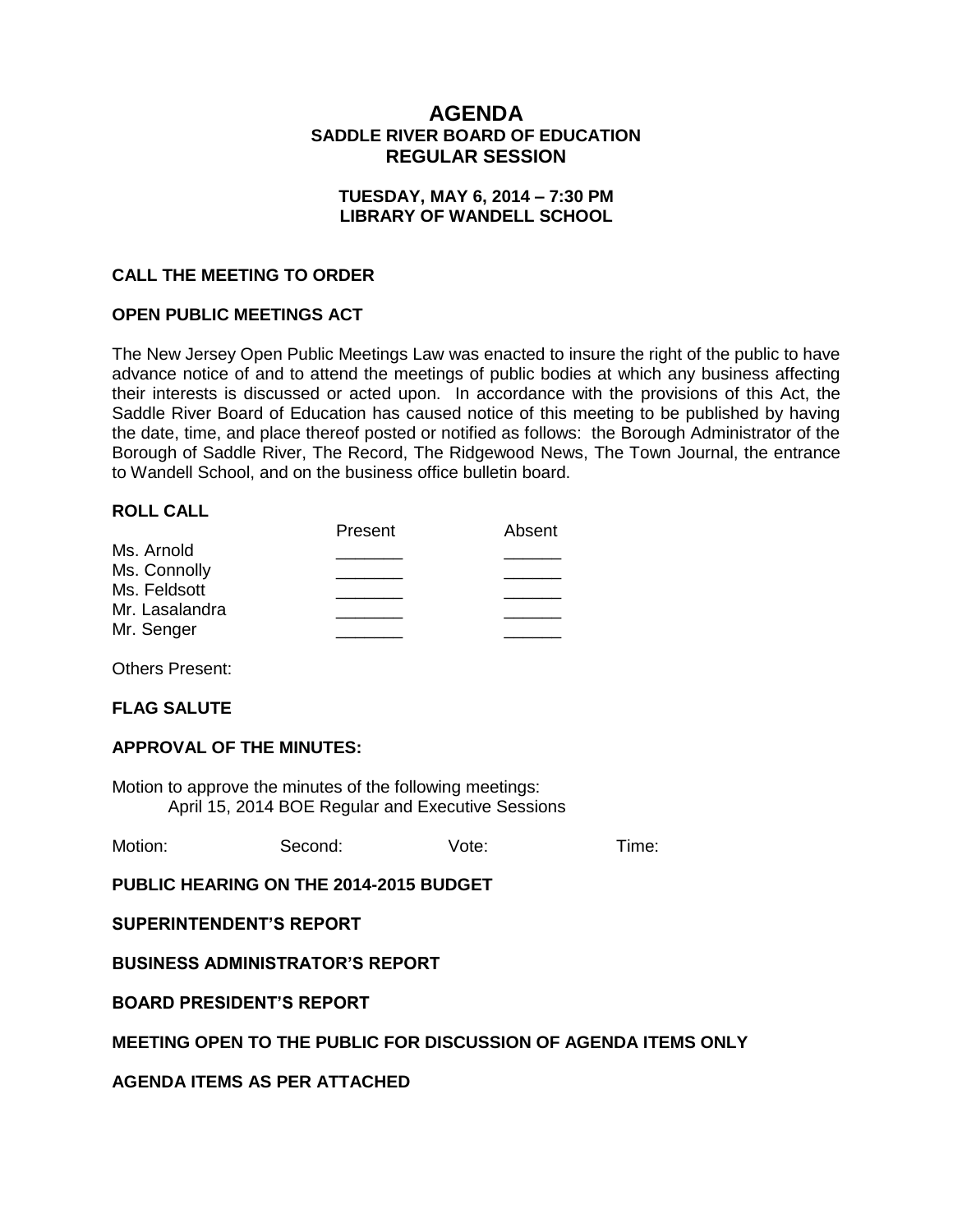# **COMMITTEE REPORTS**

- 1. Finance/Budget Committee
- 2. Board Communications Committee
- 3. Technology Committee
- 4. Curriculum Committee
- 5. Renovation Committee
- 6. Wandell School Recreation Committee
- 7. Liaisons: Ramsey Board of Education
	- Northern Highlands Board of Education
- 8. Home and School Association
- 9. New Jersey School Boards Association/NJSBA Legislative Committee
- 10. Policy Committee
- 11. Health, Well-being, Safety and Transportation Committee
- 12. Liaison to Mayor and Council
- 13. Middle School Committee

# **COMMENTS BY THE PUBLIC ON NON-AGENDA ITEMS**

## **MOTION TO ENTER EXECUTIVE SESSION**

WHEREAS Section 8 of the Open Public Meetings Act, Chapter 231, PL 1975, permits the exclusion of the public from a meeting in certain circumstances and

WHEREAS the Board is of the opinion that such circumstances presently exist

BE IT RESOLVED by the Saddle River Board of Education that:

 The public shall be excluded from discussion of the hereinafter-specified subjects: The general nature of these subjects is:

Litigation Personnel Issues

It is anticipated at this time that the above-stated subject matters will be made public when the Board determines them to be no longer prejudicial or when the board takes formal action.

Motion: Second: Vote: Time:

### **MOTION TO ADJOURN EXECUTIVE SESSION AND MEETING**

Motion: Second: Vote: Time: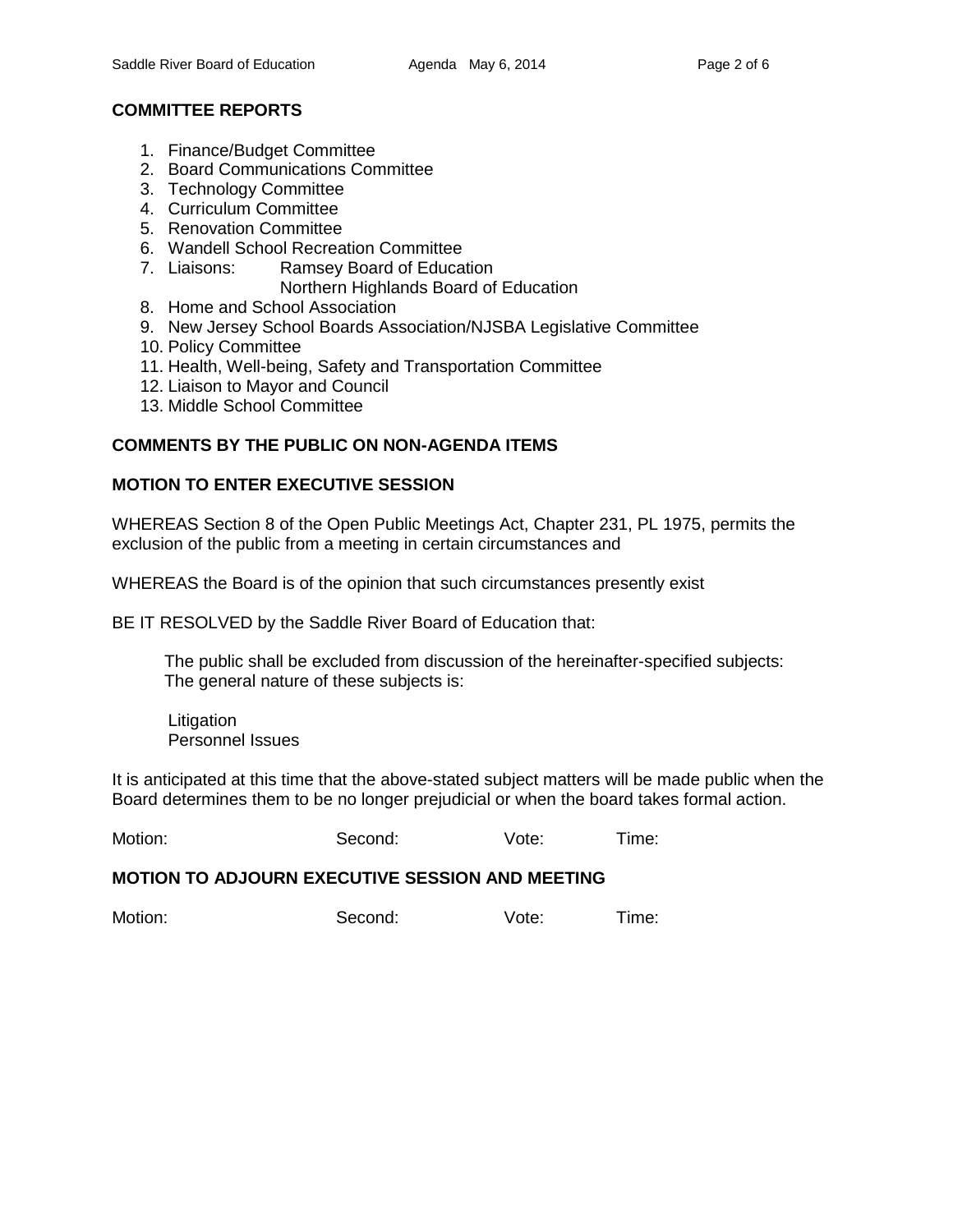## **SADDLE RIVER BOARD OF EDUCATION TUESDAY, MAY 6, 2014 RESOLUTIONS – SUMMARY**

### **ADMINISTRATION**

A-779 LAN – Submission of Entry Vestibule Upgrade Project Application to NJDOE

## **EDUCATION**

E-744 Special Education – Summer Tutoring 2014 E-745 Chapter 192/193 Service Agreement – BCSSSD 2014-2015 E-746 Tuition – Special Education – Summer of 2014 - Ramsey

## **HUMAN RESOURCES**

HR-1064 Employment Contract – School Business Administrator/Board Secretary 2014-2015 HR-1065 Wineburgh – Maternity Leave of Absence HR-1066 McLean – HSA Website Coordinator HR-1067 Budds, Penna, Tarabokia – Summer Standards-Based Report Card Rubric Committee HR-1068 District Aides – Employment – 2014-2015 HR-1069 District Custodians – Employment – 2014-2015 HR-1070 District Central Office and Support Staff – Employment – 2014-2015 HR-1071 District Certificated Staff – Employment – 2014-2015

## **FINANCE**

F-2087 Payment of Bills – May 2014

F-2088 Line Item Certification

F-2089 Bus Transportation for Wandell School Student

F-2090 Acceptance of Funds from NJDOE – Anti-Bullying Bill of Rights Act

F-2091 Adoption of 2014-2015 School District Budget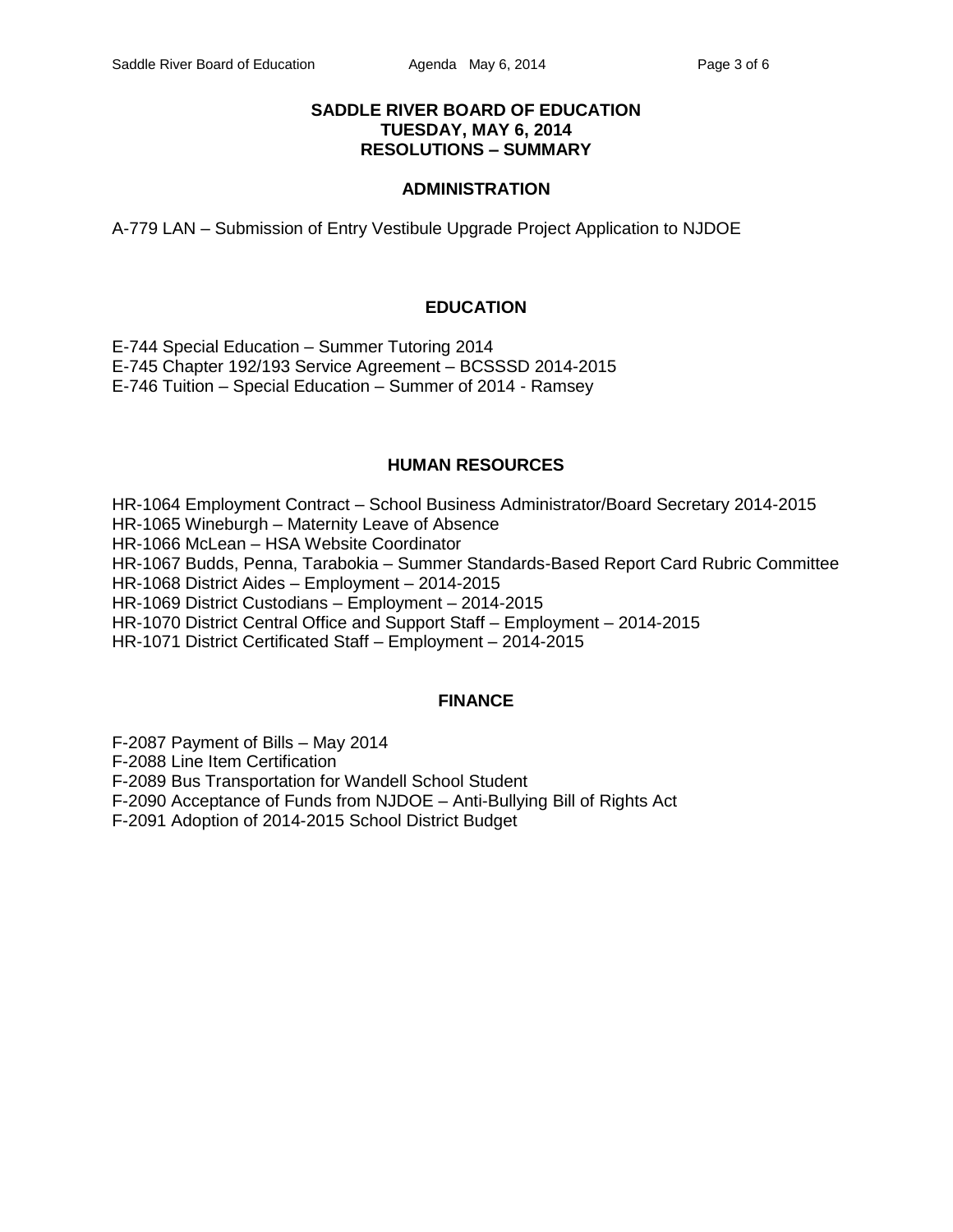# **ADMINISTRATION**

# **A-779 LAN – SUBMISSION OF ENTRY VESTIBULE PROJECT APPLICATION TO STATE**

BE IT RESOLVED to authorize LAN Associates, Midland Park, NJ to submit the Entry Vestibule Upgrade at Wandell School Project to the NJ State Department of Education.

ALL ADMINISTRATION MOTIONS BUNDLED FOR SINGLE VOTE: Motion: Second: Vote:

## **EDUCATION**

## **E-744 SPECIAL EDUCATION – SUMMER TUTORING 2014**

BE IT RESOLVED to approve Jennifer Kechejian of Ridgewood, NJ to provide tutoring services for one (1) special education student for the 2014 summer, for 20 one-hour tutoring sessions in reading at \$60 per hour for a total amount of \$1,200.00.

### **E-745 CHAPTER 192/193 SERVICE AGREEMENT – BERGEN COUNTY SPECIAL SERVICES SCHOOL DISTRICT – 2014-2015**

BE IT RESOLVED that the Saddle River Board of Education approves entering into a services agreement with the Bergen County Special Services School District to provide Chapter 192/193 non-public school services for the 2014-2015 school year.

## **E-746 TUITION – SPECIAL EDUCATION - SUMMER OF 2014 - RAMSEY**

BE IT RESOLVED to authorize payment of tuition to the Ramsey School District for one (1) special education student who will attend a summer program in the approximate amount of \$1,000.00.

ALL EDUCATION MOTIONS BUNDLED FOR SINGLE VOTE: Motion: Second: Second: Vote:

## **HUMAN RESOURCES**

### **HR-1064 EMPLOYMENT CONTRACT – SCHOOL BUSINESS ADMINISTRATOR/BOARD SECRETARY – 2014-2015**

BE IT RESOLVED that, upon recommendation of the Superintendent, the Saddle River Board of Education approves the Employment Contract of Fred D. Palumbo, School Business Administrator and Board Secretary, which is on file in the Board of Education offices, for the period July 1, 2014 through June 30, 2015, to be sent to the Bergen County offices to be officially approved by the Bergen County Executive County Superintendent.

### **HR-1065 WINEBURGH – MATERNITY LEAVE OF ABSENCE**

BE IT RESOLVED that, upon recommendation of the Superintendent, the Saddle River Board of Education approves leave for Susan Wineburgh for the 2013-2014 school year as follows: Dates for leave: Retroactively from 3/17/2014 through 6/30/2014, utilizing FMLA/paid sick leave

### **HR-1066 MCLEAN – HSA WEBSITE COORDINATOR**

BE IT RESOLVED that, upon recommendation of the Superintendent, the Saddle River Board of Education approves Aubree Mclean to fill the position as described in G.A. Notice #27, for the period of July 1, 2014-June 30, 2015 for a stipend of \$2,000.00.

## **HR-1067 BUDDS, PENNA, TARABOKIA – SUMMER STANDARD-BASED REPORT CARD RUBRICS COMMITTEE**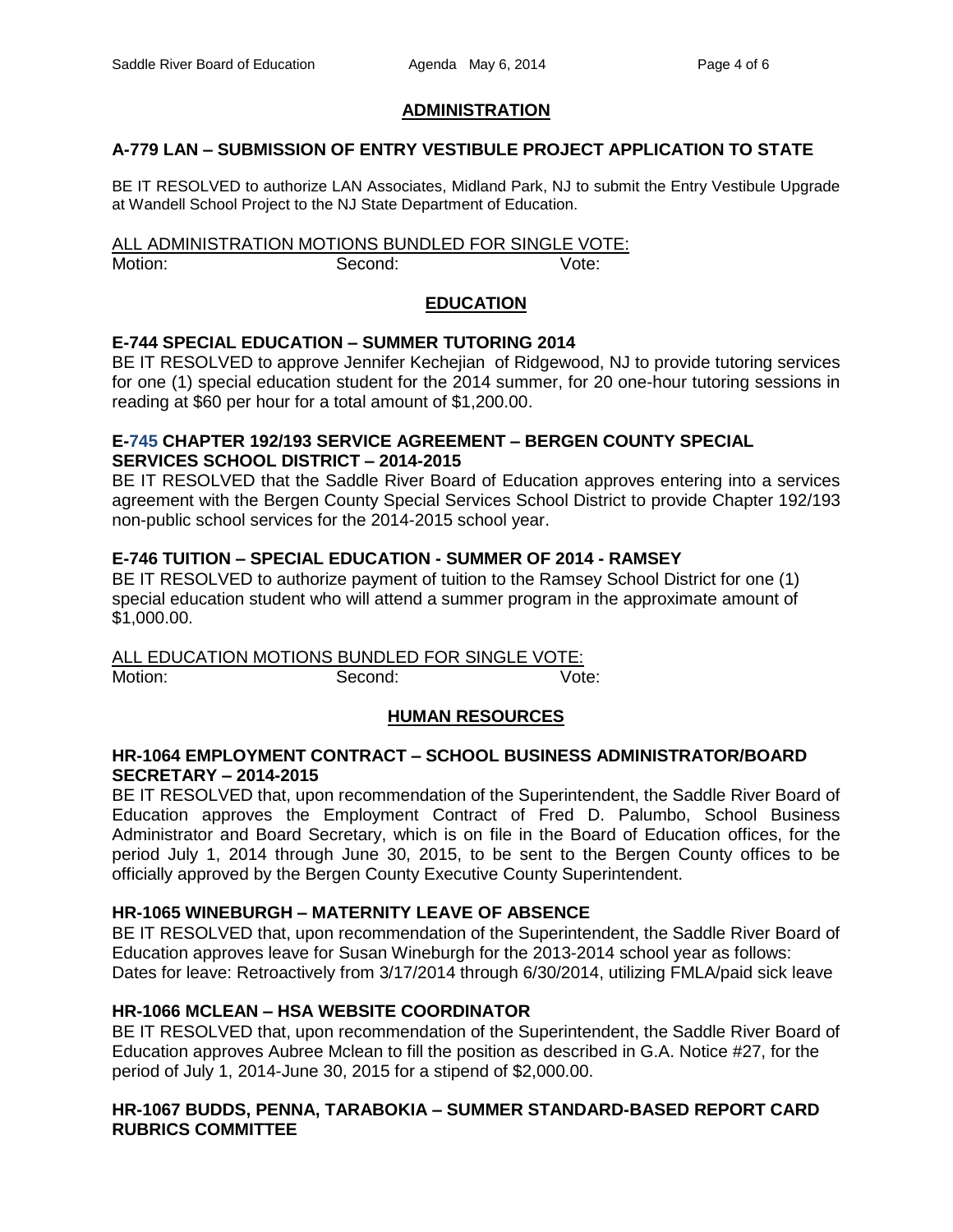BE IT RESOLVED that, upon recommendation of the Superintendent, the Saddle River Board of Education approves Kerri Budds, Angela Penna and Laura Tarabokia to fill the positions as described in G.A. Notice #28, each for a period of 3 to 6 hours, times and dates TBA during the summer of 2014 for a stipend rate of \$80.00 per hour.

## **HR-1068 DISTRICT AIDES – EMPLOYMENT – 2014-2015**

BE IT RESOLVED that, upon recommendation of the Superintendent, the Saddle River Board of Education approves the re-employment of the Saddle River School District aides for the 2014- 2015 school year whose names, positions and salaries are listed on file in the business office.

## **HR-1069 DISTRICT CUSTODIANS – EMPLOYMENT – 2014-2015**

BE IT RESOLVED that, upon recommendation of the Superintendent, the Saddle River Board of Education approves the re-employment of the Saddle River School District custodians for the 2014-2015 school year whose names, positions and salaries are listed on file in the business office.

## **HR-1070 DISTRICT CENTRAL OFFICE AND SUPPORT STAFF – EMPLOYMENT – 2014- 2015**

BE IT RESOLVED that, upon recommendation of the Superintendent, the Saddle River Board of Education approves the re-employment of the Saddle River School District central office and support staff for the 2014-2015 school year whose names, positions and salaries are listed on file in the business office.

### **HR-1071 DISTRICT CERTIFICATED STAFF – EMPLOYMENT – 2014-2015**

BE IT RESOLVED that, upon recommendation of the Superintendent, the Saddle River Board of Education approves the re-employment of the Saddle River School District certificated staff for the 2014-2015 school year whose names, positions and salaries are listed on file in the business office.

| ALL HR MOTIONS BUNDLED FOR SINGLE VOTE: |       |         |     |     |
|-----------------------------------------|-------|---------|-----|-----|
| Motion:                                 |       | Second: |     |     |
| Roll Call Vote: HS:                     | JL: I | RA.     | IE. | JC: |

## **FINANCE**

### **F-2087 PAYMENT OF BILLS – MAY 2014**

BE IT RESOLVED that the payment of bills for May 2014 as per the bill lists on file in the business office be approved.

### **F-2088 LINE ITEM CERTIFICATION**

BE IT RESOLVED that in compliance with NJAC 6:20-2A-10(e) that the Board of Education certifies that no major account or fund has been over-expended and that as of this report, sufficient funds are available to meet the District's financial obligations for the remainder of the fiscal year.

### **F-2089 BUS TRANSPORTATION FOR WANDELL STUDENT**

BE IT RESOLVED to approve an exception to policy to provide bus transportation for one Wandell student who lives within the 2-mile mandated radius from May 7, 2014 to the end of the 2013-2014 school year.